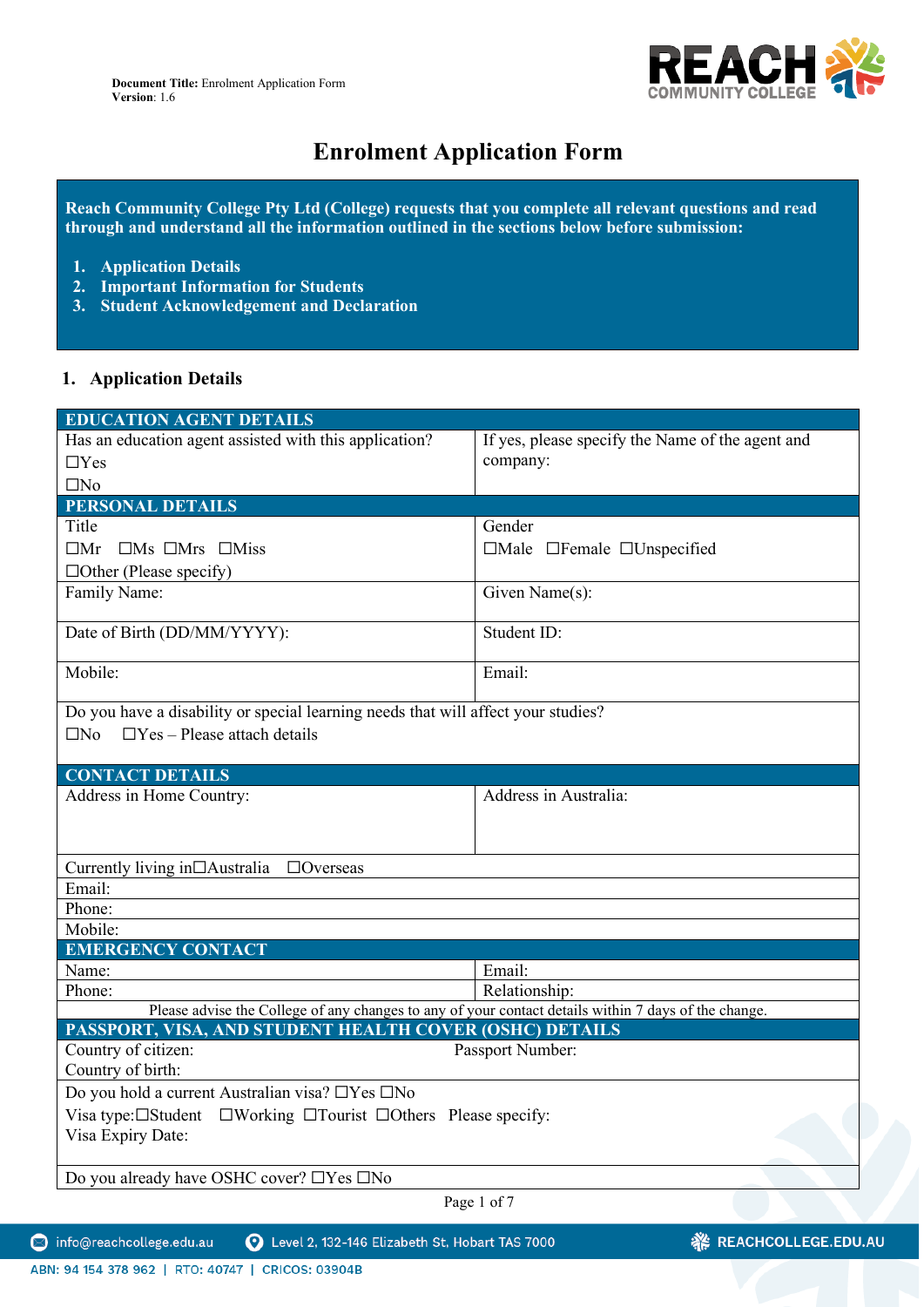

If yes, Name of the provider: Expiry Date:

If no, please tick the type of OSHC\* cover that you require? ☐Single ☐Couple ☐Family

As part of your student visa conditions, you will be required to obtain and pay for health insurance whilst studying in Australia. To obtain further information on the health insurance requirements for overseas students studying in Australia, [https://www.privatehealth.gov.au/health\\_insurance/overseas/overseas\\_student\\_health\\_cover.htm](https://www.privatehealth.gov.au/health_insurance/overseas/overseas_student_health_cover.htm)

#### **DEPENDANTS DETAILS**

Do you have any dependents on your visa application?  $\square$ No  $\square$ Yes If yes, please provide complete details in the table below:

|                           |                                 | If you, proase provide comprete actums in the taste service.           |                         |                     |                                        |                                         |
|---------------------------|---------------------------------|------------------------------------------------------------------------|-------------------------|---------------------|----------------------------------------|-----------------------------------------|
| <b>Family Name</b>        |                                 | <b>Given Name(s)</b>                                                   | Relationship            | Date of<br>birth    | <b>Studying in</b><br><b>Australia</b> | Name of<br><b>Education</b><br>provider |
|                           |                                 |                                                                        |                         |                     | $\Box$ Yes $\Box$ No                   |                                         |
|                           |                                 |                                                                        |                         |                     | $\Box$ Yes $\Box$ No                   |                                         |
|                           |                                 |                                                                        |                         |                     | $\Box$ Yes $\Box$ No                   |                                         |
|                           |                                 | Please attach a separate sheet if there are more than 3 dependants     |                         |                     |                                        |                                         |
|                           | <b>ENGLISH LANGUAGE</b>         |                                                                        |                         |                     |                                        |                                         |
|                           |                                 | Is English your first language? $\square$ No, please specify:          |                         |                     |                                        |                                         |
|                           | $\Box$ Yes – go to next section |                                                                        |                         |                     |                                        |                                         |
|                           |                                 | Have you taken a recognised English language test in the past 2 years? |                         |                     |                                        |                                         |
| $\Box$ Yes                | $\square$ No                    |                                                                        |                         |                     |                                        |                                         |
| If yes:                   |                                 |                                                                        |                         |                     |                                        |                                         |
| Test Name:                |                                 |                                                                        | Test Date (DD/MM/YYYY): |                     |                                        |                                         |
| <b>Test Result:</b>       |                                 |                                                                        |                         |                     |                                        |                                         |
|                           | <b>COURSE SELECTION</b>         |                                                                        |                         |                     |                                        |                                         |
| Course<br><b>VET Code</b> | Course<br><b>CRICOS</b><br>Code | <b>Course Name</b>                                                     |                         | Preferred<br>intake | $CT^*$                                 | $RPL**$                                 |
|                           |                                 |                                                                        |                         |                     | $\Box$ Yes $\Box$ No                   | $\Box$ Yes $\Box$ No                    |
|                           |                                 |                                                                        |                         |                     | $\Box$ Yes $\Box$ No                   | $\Box$ Yes $\Box$ No                    |
|                           |                                 |                                                                        |                         |                     | $\Box$ Yes $\Box$ No                   | $\Box$ Yes $\Box$ No                    |
|                           |                                 |                                                                        |                         |                     | $\Box$ Yes $\Box$ No                   | $\Box$ Yes $\Box$ No                    |

\*Credit transfer (CT) - Credit transfer is a process that provides students with agreed and consistent credit outcomes for components of a qualification based on identified equivalence in content and learning outcomes between matched qualifications.

\*\*Recognised Prior Learning (RPL) - Recognition of prior learning is a process that assesses your competency acquired through formal and informal learning to determine if you meet the requirements for a unit of study. For more details, please refer to Credit Transfer and RPL policies at [https://reachcollege.edu.au/.](https://reachcollege.edu.au/)

| <b>CAMPUS LOCATION</b>                                    |                                                                   |  |  |  |
|-----------------------------------------------------------|-------------------------------------------------------------------|--|--|--|
| Sydney Campus<br>Level 2, 8 Quay St<br>Haymarket NSW 2000 | Hobart Campus<br>Level 2, 132-146 Elizabeth St<br>Hobart TAS 7000 |  |  |  |

Page 2 of 7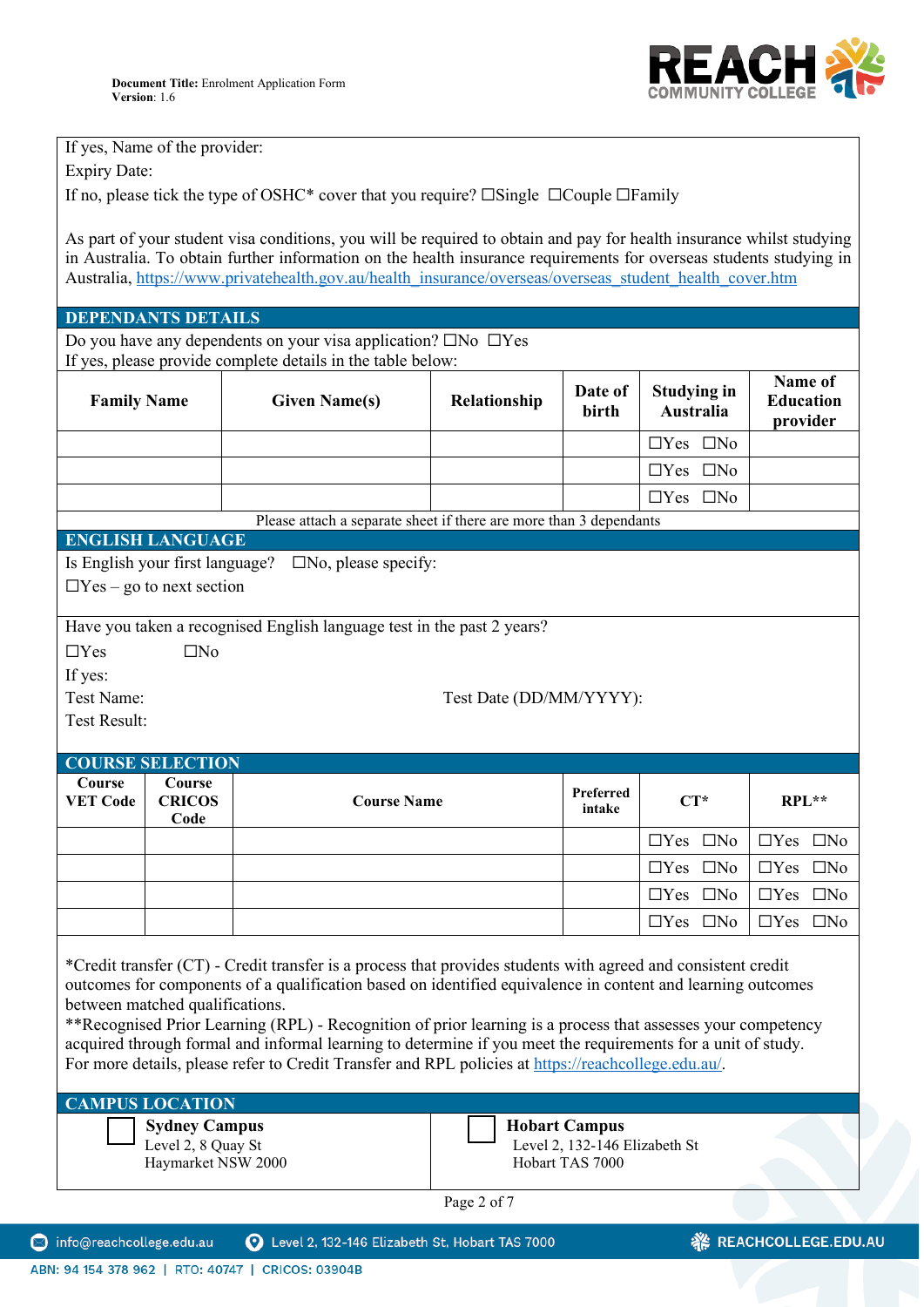

| <b>EDUCATION HISTORY</b>                                                                                                                          |                                        |                      |                                              |                             |                            |
|---------------------------------------------------------------------------------------------------------------------------------------------------|----------------------------------------|----------------------|----------------------------------------------|-----------------------------|----------------------------|
| Year                                                                                                                                              | School/Institute                       | <b>State/Country</b> | Name of<br><b>Qualification/School level</b> | Length of<br>study          | <b>Results</b><br>attached |
|                                                                                                                                                   |                                        |                      |                                              |                             | $\square$ No<br>$\Box$ Yes |
|                                                                                                                                                   |                                        |                      |                                              |                             | $\Box$ Yes<br>$\square$ No |
|                                                                                                                                                   |                                        |                      |                                              |                             | $\square$ No<br>$\Box$ Yes |
|                                                                                                                                                   |                                        |                      |                                              |                             |                            |
| Please advise your highest completed secondary school level and all other qualifications completed.                                               |                                        |                      |                                              |                             |                            |
|                                                                                                                                                   | <b>CURRENT ENROLMENT</b>               |                      |                                              |                             |                            |
| Are you currently enrolled with another Australian education provider? $\Box$ Yes $\Box$ No<br>If yes, please provide details in the table below: |                                        |                      |                                              |                             |                            |
|                                                                                                                                                   | <b>Course Name</b><br>School/Institute |                      | <b>Proposed</b><br>start date                | <b>Proposed</b><br>end date |                            |
|                                                                                                                                                   |                                        |                      |                                              |                             |                            |
|                                                                                                                                                   |                                        |                      |                                              |                             |                            |
|                                                                                                                                                   |                                        |                      |                                              |                             |                            |
|                                                                                                                                                   |                                        |                      |                                              |                             |                            |
|                                                                                                                                                   |                                        |                      |                                              |                             |                            |
| <b>UNIQUE STUDENT IDENTIFIER (USI)</b>                                                                                                            |                                        |                      |                                              |                             |                            |

Do you have a Unique Student Identifier (USI)? □No □Yes, please provide USI details:

If you would like the College to apply for a USI on your behalf, you must authorise us to do so and declare that you have read the privacy information at<https://www.usi.gov.au/about-us/privacy>

 $\Box$  I authorise the College to apply pursuant to sub-section 9(2) of the Student Identifiers Act 2014 for a USI on my behalf.

 $\Box$  I have read and consent to the collection, use and disclosure of my personal information pursuant to the information detailed at [https://www.usi.gov.au/about-us/privacy.](https://www.usi.gov.au/about-us/privacy)

Please note that in accordance with section 11 of the Student Identifiers Act 2014, the College will securely destroy personal information which we collect from individuals solely for the purpose of applying for a USI on their behalf as soon as practicable after we have finalised the application, or the information is no longer needed for that purpose unless we are required by or under any law to retain it.

# **2. Important information for students**

#### **2.1 Pre-enrolment information**

To help you make an informed enrolment decision, you are encouraged to attend a pre-enrolment consultation session provided by your authorised education agent and/or representative staff from the College before completing this Student Enrolment Application Form. You will be provided with transparent, accurate and complete information that is relevant to your application. The information can include, but is not limited to:

a) Intake dates

ABN: 94 154 378 962 | RTO: 40747 | CRICOS: 03904B

- b) The VET and CRICOS information of the College
- c) Course information (i.e., fees, duration, delivery mode, location, equipment, unpaid work placement, practical training locations if applicable, and other arrangements related to your application)
- d) Entry requirements (i.e., academic requirements, language proficiency requirements, employment requirements, financial requirements, etc.)
- e) Information about training and assessment

Page 3 of 7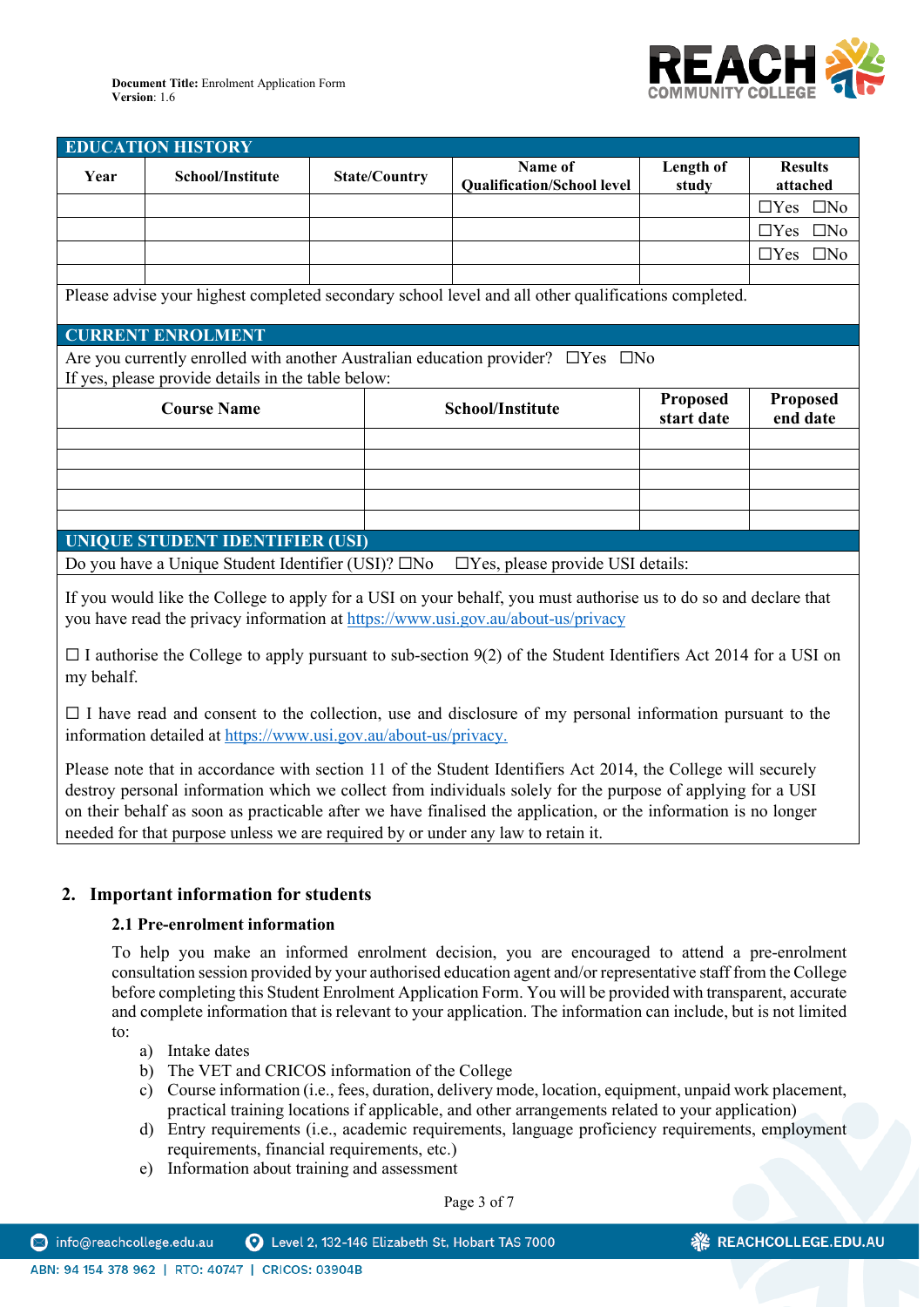

- f) Policies and procedures on course progress/attendance, assessment, and student conduct rules, etc.
- g) Information about the support services available to students in the College

The College will only confirm the intake of a qualification when it meets the minimum number of applications. Students will receive a Letter of Offer in the proposed intake when the minimum number of applications is met.

If the minimum number of applications is not met, a student will be advised of the next proposed intake.

# **2.2 Non-tuition fees**

# **Non-tuition fees table**

| <b>Item</b>                         | <b>Price</b>                         |
|-------------------------------------|--------------------------------------|
| <b>Enrolment Handling fee</b>       | \$200                                |
| Credit Transfer application fee     | \$50 per unit of credit transfer     |
| Course Withdrawal application fee   | \$200                                |
| Request for Release application fee | \$200                                |
| Certificate Re-issuance fee         | \$50 per time of re-issuance         |
| Assessment Re-submission fee        | \$50 per assessment of re-submission |

For more information regarding the tuition (e.g., re-enrolment fees) and non-tuition fees, please refer to the website at [https://reachcollege.edu.au/.](https://reachcollege.edu.au/)

#### **2.3 Visa conditions**

#### **2.3.1 For students whose enrolments do not require COEs**

- a) The student must notify the College within 7 days if there's any change in the student's visa status (e.g., from Temporary Residence Visas to a Student Visa subclass 500).
- b) If the student's visa status has changed to a Student Visa subclass 500, significant changes in the enrolment of the student will be applied. The student must contact the College to receive guidance on the amendments of enrolment procedures.

#### **2.3.2 For students whose enrolments do require COEs**

- a) ELICOS Students must maintain a study load of 20 scheduled contact hours per week.
- b) Students must maintain a satisfactory level of course progress and attendance in accordance with the College policy and procedure (Search for the Monitoring Course Attendance and Progress Policy and Procedures at [https://reachcollege.edu.au/.](https://reachcollege.edu.au/)
- c) Students must have Overseas Student Health Cover prior to arrival in Australia.
- d) Students must inform the College of any changes in the contact details (including but not limited to a residential address, email, contact number, emergency contact) within 7 days.

#### **2.4 Personal information**

Please make sure that all information you provide is true and correct. If you change your address during your studies, you must immediately contact the College and advise the College of your new address details. Personal information (such as personal and contact details, course, enrolment details and any changes that can affect a student's enrolment and study) provided by the student will be kept private and not shared with any organisation unless legally required to do so.

Page 4 of 7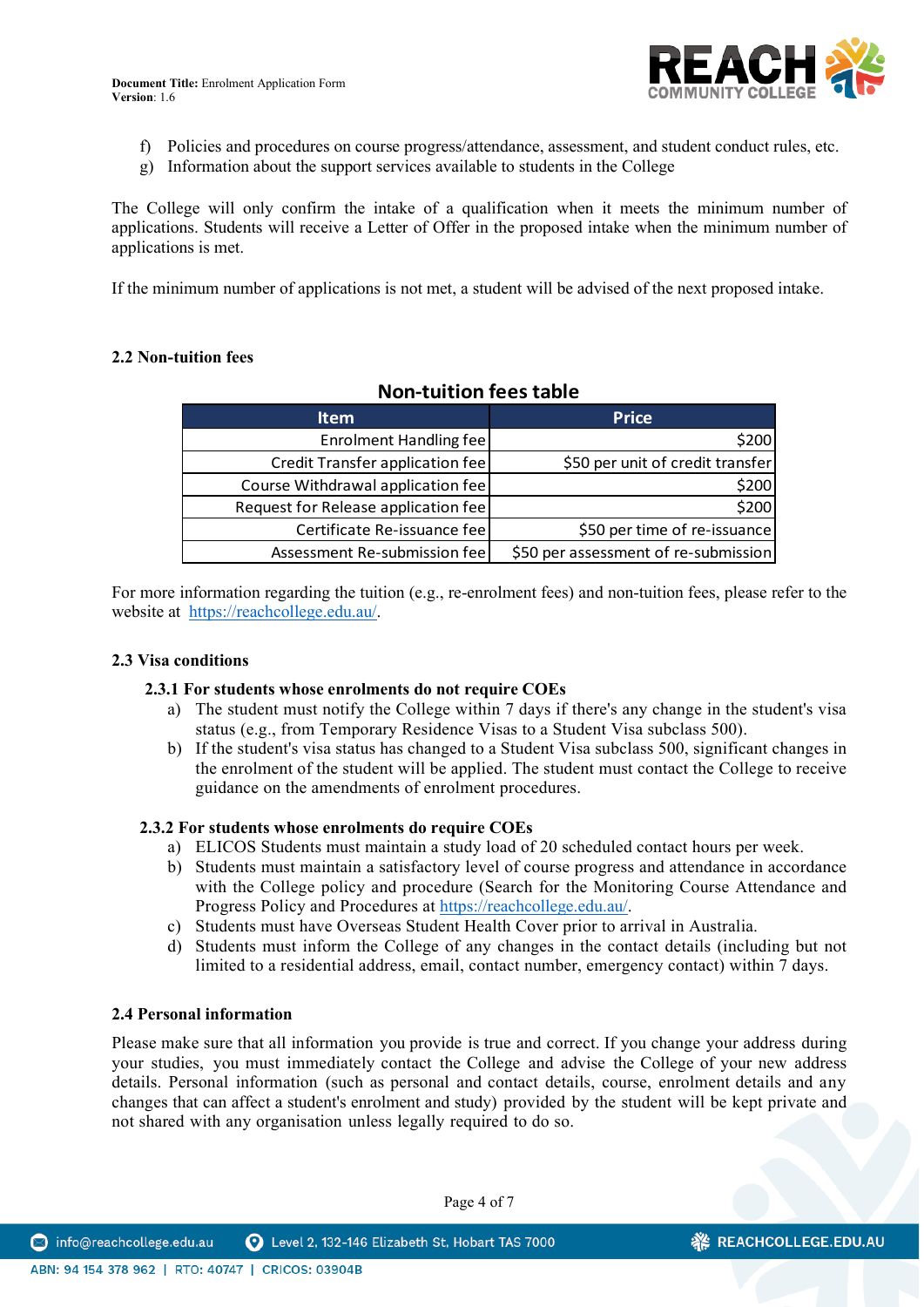

The terms and conditions stated in this form, and the right to make complaints and seek appeals of decisions and action under various processes, does not affect the rights of the student to take action under the Australian Consumer Law if the Australian Consumer Law applies.

# **2.5 Your rights to privacy**

The information you provide to the College will remain private and confidential under the requirements of the Privacy Act 1988. Your personal details will be used for the purpose of processing your enrolment and facilitating training and assessment services and student support to you.

Your personal information will not be released by the College unless required by law or approval is first provided by you. Your information will never be sold to a third party. However, your information may be provided to a third-party provider who has entered into a legally binding agreement with the College to provide services to either you or the College and who agrees in writing to keep your personal information confidential except as required by law.

Our Privacy Policy is available at [https://reachcollege.edu.au/.](https://reachcollege.edu.au/)

Your personal information will be collected and used for the purpose of collection of data for statistical information under the requirements of the Data Provision Requirements 2012 (Cth) and in line with current AVETMISS requirements; however, this information is reported in a manner that does not identify you. The College will retain a record of this enrolment form or any other agreements receipts of payments for a period of at least two (2) years after you cease to be a student at the College.

#### **2.6 Media releases**

At times during the course, staff/contractors of the College may take photos/videos for use in promotional activity. These photos/videos will remain the property of the College and will not be sold to any third party. Some of the media may be used by the College for promotional editorials and other marketing materials in public and professional publications and other such media. By signing this form, you acknowledge your acceptance of participating in such activities.

Should you wish to view or purchase copies of any such photo/video outside the normal distribution, this request should be made in writing to the Marketing Manager at [info@reachcollege.edu.au.](mailto:info@reachcollege.edu.au)

#### **2.7 Student Equipment required**

Students MUST have the following IT equipment prior to enrolling with the College and will require a suitable study space for self-study, assessment activities, or participation in online classes.

#### **2.7.1 Hardware requirements:**

- a) Desktop or laptop with the following recommended System Requirements:
	- i. Windows 7 (2009) or higher
	- ii. Apple Macintosh OS X version 10.6 (Snow Leopard) or higher
- b) A webcam, e.g., built-in to a laptop or a USB webcam.
- c) Audio input and output suitable for video conferencing or online classes.
- d) A headset or earbuds with a microphone is recommended. Speakers and a microphone can be acceptable but need to be tested to check they do not introduce echo into a video conference or online classes.
- e) Photo/scan a camera, e.g., on a mobile phone, can be required to scan and submit handwritten materials.

Page 5 of 7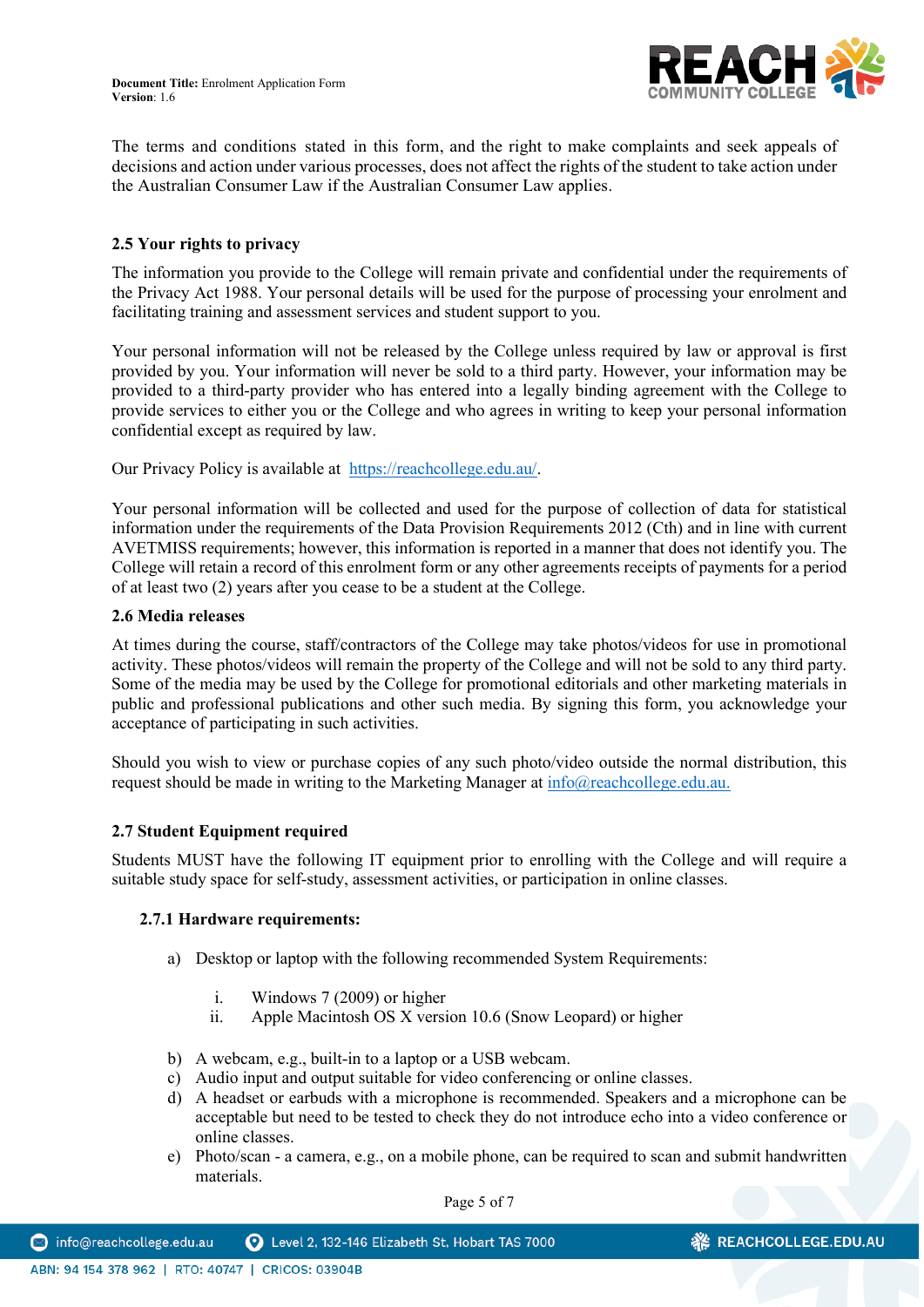

# **2.7.2 Software Requirements:**

- a) a web browser such as Internet Explorer, Firefox, Google Chrome, or Safari (Please note that Apple users will be required to install Google Chrome in order to use Microsoft Teams) that will allow students to:
	- i. Stream videos from YouTube-style sites (a student must be aware of their internet usage limits and costs);
	- ii. Run word processing software such as Microsoft Teams, Word and PowerPoint;
	- iii. Participate in virtual classrooms or online live streaming webinars (e.g., Microsoft Teams or Zoom). (for classes delivered online or via live-streaming webinar).
- b) The College will provide students with access to Microsoft Office 365 software (i.e., Microsoft Teams, Word, Excel, and PowerPoint), however:
	- i. Students may require administration rights to their computer in order to install additional software.
	- ii. Students are strongly advised to install a suitable anti-virus program to protect their work.

# **2.7.3 Internet Requirements:**

- a) A reliable, high-speed broadband internet connection with sufficient upload and download capacity. A Wi-Fi or mobile connection can be acceptable if it is adequately stable to perform well in a video conference or online classes;
- c) Students will have access to the College's wireless connection whilst on campus;
- d) Community internet and computer access:
	- a. In Australia, public libraries offer free access to computers and the internet, although students may require a membership card or be required to pay a small charge. Students may need to book ahead if they wish to use library services. Students will also have access to printing and photocopying services on a pay per page basis. Most libraries also provide wireless hotspots and recharging stations at no cost for students using their own devices.

#### **2.7.4 Other Information:**

The College encourages students to acquire the following skills and knowledge related to operating and maintaining an efficient online study environment:

- a) Know how to install, use, and keep their computer's internet browser and other software up to date (e.g., installing security updates)
- b) Be proficient in connecting their laptop and/or mobile device to wireless networks either at the College's campus, your local library, or other locations
- c) Ability to use a web camera and headset/microphone
- d) Know how to use cloud storage (e.g., through Office 365 OneDrive)
- e) Ability to use Microsoft Word and other related software packages

# **3. Student Acknowledgement and Declaration**

- $\Box$  I confirm that during my enrolment application, I have been provided with transparent, accurate and complete information about courses, including:
	- Enrolment criteria including English requirements, academic requirements, and any other requirements for my course enrolment,
	- Financial requirements such as tuition fees and non-tuition fees,

Page 6 of 7